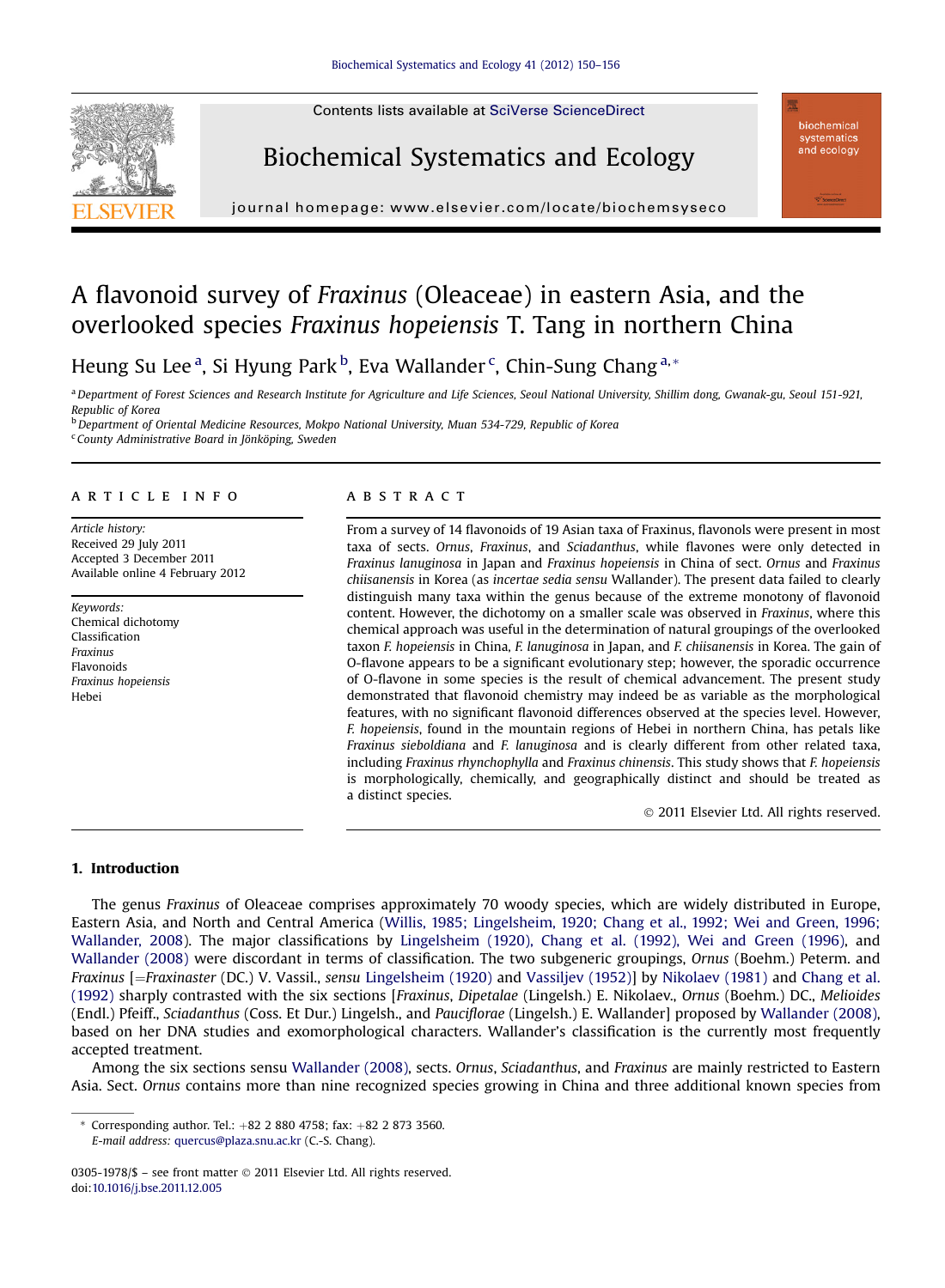either Japan or Korea, while only two species are grouped in sect. Fraxinus in China. Given the distribution patterns of these sections, the center of diversification is clearly situated in China or North and Central America [\(Chang et al., 1992; Wei and](#page-5-0) [Green, 1996; Wallander, 2008](#page-5-0)).

In a chemical appraisal of family Oleaceae by foliar flavonoids, [Harborne and Green \(1980\)](#page-6-0) presented an expanded discussion and detailed documentation in which the flavonoids chemical dichotomy provided strong evidence in support of phylogeny and evolution. [Harborne and Green \(1980\)](#page-6-0) showed that the possession of flavones of F. chinensis var. rhynchophylla (Hance) Hemsl. (=Fraxinus rhynchophylla) and Fraxinus americana L. differed greatly in their flavonoid profile from other related taxa, which possessed flavonols. However, our preliminary data were not in accordance with the report of [Harborne](#page-6-0) [and Green \(1980\)](#page-6-0) on F. chinensis var. rhynchophylla because of the presence of flavonols.

Recent work by [Min et al. \(2001\)](#page-6-0) showed the taxonomic utility of flavonoids in the species delimitation of Fraxinus chiisanensis Nakai in Korea. A survey of the foliar flavonoids of a limited number of species in eastern Asia showed that unique flavones with a few flavonols were detected in F. chiisanensis, while only flavonols were present in other examined taxa [\(Min](#page-6-0) [et al., 2001\)](#page-6-0). Several DNA phylogeny studies ([Noh et al., 1999; Wallander, 2008](#page-6-0)) indicated that F. chiisanensis was not a hybrid between Fraxinus mandshurica Rupr. and F. rhynchophylla, unlike the conclusions of previous literatures ([Chung, 1957; Lee,](#page-6-0) [1980](#page-6-0)), but rather an endemic taxon which was distributed in southwestern Korea. Morphologically, F. chiisanensis is clearly distinguished from either F. rhynchophylla or F. mandshurica due to the presence of panicle from leafless lateral buds of the previous year, apetalous flowers, persistent calyx, and brownish buds [\(Min et al., 2001\)](#page-6-0).

Relatively little systematic work on the flavonoids survey of Asian ash has been conducted; however, our works ([Min et al.,](#page-6-0) [2001; Chang et al., 2002; Kang et al., 2002](#page-6-0)) have shown that flavonoid data was quite effective in a recent study of Fraxinus. The next logical step was to examine all Chinese taxa to determine if the flavonoid profiles were more effective for confirmation of a certain identity at the species level.

Thus, it was considered desirable to determine: 1) if any of the taxa are characterized by unusual flavonoid compounds; 2) the extent of variation in the flavonoid chemistry and to its correlation with various interspecific variations.

## 2. Materials and methods

Field collections representing 19 taxa (including F. szaboana Lingelsh.) of Fraxinus were sampled in Korea, Japan, and China. Herbarium numbers and country names for each of the species examined are given in [Table 1.](#page-2-0) Additionally, small leaf fragments of individuals obtained from PE, KUN, TI, SZ, CDBI, MAK, and KYO herbaria sheets were surveyed.

According to [Chang et al. \(1992\),](#page-5-0) F. chinensis is distributed from China to Vietnam, including Korea, while F. rhynchophylla is reported from Northeastern China, far eastern Russia, Korea, and Japan to the eastern part of China (Gansu, Hebei, Henan, Shaanxi, Shandong, and Shanxi). Alternatively, [Fu \(1995\)](#page-6-0) clearly indicates that only F. chinensis in Northeastern China is known to be strictly distributed in Liaoning, but F. rhynchophylla is widely found in Heilongjiang, Jilin, and Liaoning. Therefore, samples referred to as F. chinensis are from the southern parts of China, excluding Heilongjiang and Jilin, and var. F. rhynchophylla is from northeastern China (Heilongjiang, Jilin, and Liaoning) and Korea.

The extraction of flavonoids from leaves and flowers followed the methods of [Mabry et al. \(1970\), Chang and Giannasi](#page-6-0) [\(1991\)](#page-6-0), and [Giannasi \(1975\)](#page-6-0). The flavonoids survey employed two-dimensional paper chromatography using Whatmann 3 mm paper. TBA (tertiary-butanol:acetic acid:water, 3:1:1, v/v) was used as the first extraction solvent, and 15% HOAc (acetic acid:water, 15:85, v/v) was used as the second solvent. Flavonoid profiles were viewed under UV light, and the resulting colors were recorded before and after fuming with ammonia vapor. Compounds were identified using standard UV–visible spectroscopy ([Giannasi, 1975; Mabry et al., 1970; Markham, 1982](#page-6-0)). Rf values of the purified compounds in TBA and HOAc were recorded. Compounds thought to be the same in different taxa were co-chromatographed for verification. Spectral and Rf data were compared with published data [\(Mabry et al., 1970\)](#page-6-0). Flavonoid glycoside sugars were identified using trifluoroacetic acid hydrolysis and one-dimensional co-chromatography with standard sugars, using ethyl acetate:pyridine:water (5:1.6:1, v/v) as the solvent. The sugars were visualized by spraying with p-anisidine hydrochloride ([Pridham, 1956\)](#page-6-0), followed by heating (100  $\degree$ C, 10 min). Several compounds were compared directly with compounds identified from previous studies ([Chang and](#page-5-0) [Giannasi, 1991\)](#page-5-0).

The extracts were also analyzed by an Agilent 1100 HPLC and a Bruker HCT 3000 mass spectrometer equipped with an ESI interface. The ESI parameters were as follows: capillary voltage, 4.5 kV; dry temperature, 365 °C; nebulizer gas, 50 psi; and dry gas, 9 L/min. The mass spectrometer was operated in positive or negative ion modes scanning from  $m/z$  100 to 800. An Xterra MSC-18 column (3.0  $\times$  150 mm, 3.5 µm, Waters Co., Milford, MA) was used at a column temperature of 30 °C. The mobile phase was a binary elution of (A) 1% aqueous acetic acid solution and (B) 1% acetic acid in acetonitrile under the following gradient conditions: 0–5 min isocratic at 90% of A, 5–15 min linear gradient from 90% to 50% of A, 15–20 min linear gradient from 50% to 0% of A, and 20–30 min isocratic at 100% B. The sample injection volume was 5 mL, and the flow rate was 0.5 mL/min. Flavonoids in the extracts were identified by LC–MS in addition to the paper chromatography. MS and MS/MS spectral analyses were performed as in a previous report [\(Kim and Park, 2009](#page-6-0)).

## 3. Results

The results of the flavonoids survey are presented in [Table 2,](#page-3-0) where the distribution of 14 flavonoids among 19 taxa in Asia is shown. A few remained unidentified due to their occurrence in trace amounts too low for successful analysis.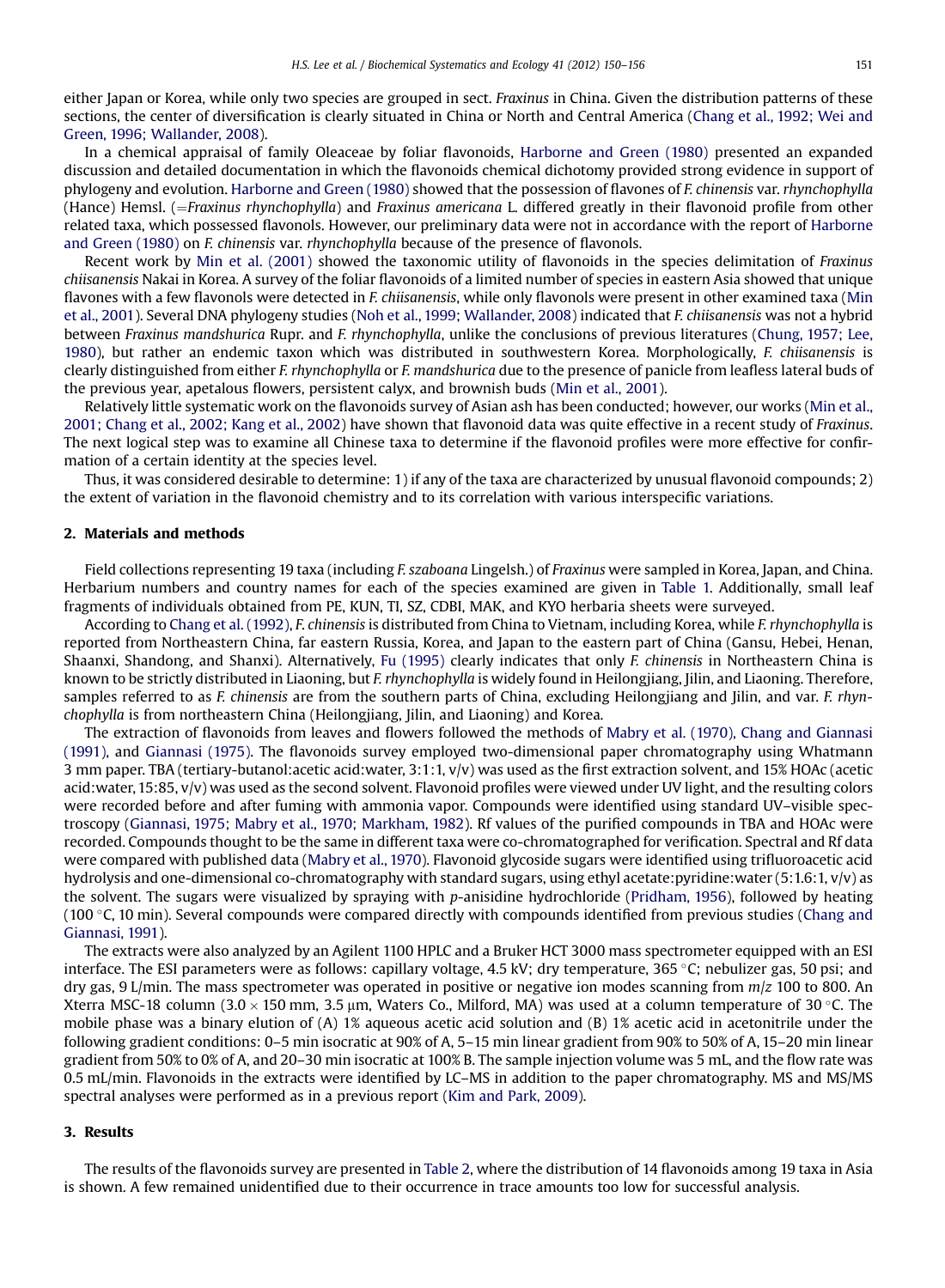#### <span id="page-2-0"></span>Table 1

Origin and accession number for specimens used for flavonoids surveys. All voucher specimens collected by authors were deposited at the herbarium (T. B. Lee Herbarium, SNUA) of The Arboretum, Seoul National University, and each acronym represented herbaria as follows; CDBI: Herbarium Chengdu Institute of Biology [Chengdu Institute of Biology], KYO: Herbarium Botany Department Graduate School of Science Kyoto University [Kyoto University], KUN: Herbarium Kunming Institute of Botany, Chinese Academy of Sciences [Kunming Institute of Botany, Chinese Academy of Sciences], MAK: Makino Herbarium Tokyo Metropolitan University [Tokyo Metropolitan University], PE: Chinese National Herbarium Institute of Botany, Chinese Academy of Sciences [Institute of Botany, Chinese Academy of Sciences], SZ: Herbarium Biological Department Laboratory of Systematic Botany Sichuan University [Sichuan University].

| Taxa                                            | Origin and accession number                                                                                                                                        |
|-------------------------------------------------|--------------------------------------------------------------------------------------------------------------------------------------------------------------------|
| F. baroniana Diels                              | China: KUN27532, PE174258, PE6751, PE274238                                                                                                                        |
| F. bungeana DC.                                 | China: PE6699, PE6704, PE6705, PE6707, PE6708, PE6711, PE7427, PE7605, PE7650, PE43435, PE60844,                                                                   |
|                                                 | PE252596, PE351067, PE313183, PE315015, PE569359, PE562488                                                                                                         |
| F. chinensis Roxb.                              | China: CDBI113791, CDBI113793, CDBI 113794, CDBI113813, CDBI 113820, KUN27522, KUN27581,                                                                           |
|                                                 | KUN27583, KUN27588, KUN27589, KUN27590, KUN27591, KUN27592, KUN27595, KUN27597, KUN27598,                                                                          |
|                                                 | KUN27600, KUN27607, KUN27610, KUN27628, KUN27641, KUN27643, KUN27648, KUN27650, KUN27651,                                                                          |
|                                                 | KUN28014, KUN28017, PE223, PE2915, PE21733, PE71101, PE75899, PE336512, PE709918, PE2742532,                                                                       |
|                                                 | PE6290717, SZ75867, SZ75872, SZ75874, SZ75876, SZ75878, SZ75879, SZ75895, SZ75896, SZ280532, SZ280554,                                                             |
|                                                 | SZ280557, SZ280559, SZ280561, SZ280567, SZ280570, SZ281818,                                                                                                        |
| F. chiisanensis Nakai                           | Korea: SNUA57972, SNUA57973, SNUA57974, SNUA57975, SNUA57976, SNUA57977, SNUA57978, SNUA57979,                                                                     |
|                                                 | SNUA57981, SNUA57982, SNUA57983, SNUA57984, SNUA57985, SNUA60237, SNUA60238, SNUA60239,                                                                            |
|                                                 | SNUA60240, SNUA60247, SNUA60248, SNUA60250, SNUA60251, SNUA60252, SNUA60253, SNUA60245,                                                                            |
|                                                 | SNUA60256, SNUA60257, SNUA60258, SNUA61644                                                                                                                         |
| F. floribunda Wall. ex Roxb.                    | China: PE298022, PE3504, PE42634, PE903362, PE1311797, MAK203034, P.C.Tsoong3376(PE)                                                                               |
|                                                 | (as F. stylosa Lingelsh), PE274240 (as F. stylosa), PE560294 (as F. stylosa), PE229 (as F. odonthocalyx Hand.-Mazz.),                                              |
|                                                 | PE313016 (as F. odonthocalyx) PE720932 (as F. odonthocalyx), PE722761 (as F. odonthocalyx), PE316010                                                               |
|                                                 | (as F. odonthocalyx), Q.G.He s.n. June 29,1979(PE) (as F. odonthocalyx), PE770005 (as F. insularis Hemsl.),                                                        |
|                                                 | PE770017(as F. insularis), PE1277677 (as F. insularis), Japan: MAK22347 (as F. insularis), MAK180870                                                               |
|                                                 | (as F. insularis), MAK328900 (as F. insularis), KYO410 (as F. insularis)                                                                                           |
| F. griffithii C. B. Clarke                      | China: PE586947, PE1255306, PE1647148                                                                                                                              |
| F. hopeiensis T. Tang                           | China: PE968, PE1897, PE3316, PE378536, PE598232, PE666294, PE683617, PE683627, PE693202, PE789894,                                                                |
|                                                 | PE875479, PE13212693, PE1545477, PE2212694, PE2212701, PE2212702, PE2212704, PE2212728, PE2212736,<br>PE2212738, PE2212766, KUN27657, KUN27659, KUN27656, KUN27660 |
| F. hupehensis Ch'ű,                             | China: K. Kimura s.n. Apr.28.1939(PE)                                                                                                                              |
| Shang & Su                                      |                                                                                                                                                                    |
| F. lanuginosa Koidz.                            | Japan: MAK6941, MAK170320, MAK202053,MAK302875, MAK 302876, PE1200428, PE1200429,                                                                                  |
| F. longicuspis Siebold &                        | Japan: MAK 93945, MAK 135459, MAK 150858, MAK 170334, MAK170338, MAK 180858                                                                                        |
| Zucc                                            |                                                                                                                                                                    |
| F. malacophylla Hemsl.                          | China: PE11617, PE13471, PE37765, PE188015, PE340313, PE346311, PE588415, PE311765                                                                                 |
| F. mandshurica Rupr.                            | Korea: SNUA66515, SNUA66533, SUNA66534, SNUA66535, SNUA66536, SNUA66537, SNUA66538, SNUA79580                                                                      |
| F. paxiana Lingelsh.                            | China: PE8479, PE346287, PE341687, PE572835                                                                                                                        |
| F. platypoda Oliv.                              | China: PE627916, PE1017548, PE1553224, KUN27750                                                                                                                    |
| F. rhynchophylla Hance                          | Korea: SNUA54723, SNUA57969, SNUA60233, SNUA60238, SUNA61616, SNUA61617, SNUA61629, SNUA61645,                                                                     |
|                                                 | SNUA66495, SNUA66543, SNUA79621, SNUA79628, SUNA82561, SNUA82562 China: PE1153, PE351068, PE681435,                                                                |
|                                                 | PE739899, PE753407, KUN27661, KUN27663, KUN27674, KUN28000 Japan: MAK170313 (as F. japonica),                                                                      |
|                                                 | MAK170314 (as F. japonica), MAK199803 (as F. japonica) China: PE259271 (as F. szaboana), PE211                                                                     |
|                                                 | (as F. szaboana), PE212 (as F. szaboana), PE2603 (as F. szaboana), PE6722 (as F. szaboana), PE560296 (as F. szaboana),                                             |
|                                                 | PE22 (as F. szaboana), PE1107546 (as F. szaboana), PE43154 (as F. szaboana), PE6718 (as F. szaboana), PE10080                                                      |
|                                                 | (as F. szaboana), PE13720 (as F. szaboana), PE40942 (as F. szaboana), PE274243 (as F. szaboana), PE423812                                                          |
|                                                 | (as F. szaboana), PE1488701 (as F. szaboana), PE2212848 (as F. szaboana), PE2212850 (as F. szaboana), PE2212857                                                    |
|                                                 | (as F. szaboana), PE2212854 (as F. szaboana), PE2212944 (as F. szaboana), PE11047 (as F. szaboana), PE423812                                                       |
|                                                 | (as F. szaboana), PE395569 (as F. szaboana), PE2214716 (as F. szaboana), PE410134 (as F. szaboana), PE274242                                                       |
|                                                 | (as F. szaboana), PE6718 (as F. szaboana), PE1017566 (as F. szaboana), PE2212855 (as F. szaboana), PE2212856                                                       |
|                                                 | (as F. szaboana), PE2212851 (as F. szaboana), PE2212849 (as F. szaboana), PE2214716 (as F. szaboana), PE274251                                                     |
|                                                 | (as F. szaboana), PE2212944 (as F. szaboana)                                                                                                                       |
| F. sieboldiana Blume                            | Korea: SNUA57987, SUNA60241, SUNA61633, SNUA61634, SNUA61635, SNUA66529, SUNA66531, SUNA66545,                                                                     |
|                                                 | SNUA66546, SNUA66548, SNUA79577, SNUA79581, SUNA79590, SUNA79620                                                                                                   |
| F. augustifolia Vahl<br>F. spaethiana Lingelsh. | China: PE1118205 (as F. sogdiana Bunge)<br>Japan: TI16679, TI1317683                                                                                               |
| F. xanthoxyloides                               | China: PE00195                                                                                                                                                     |
| (G. Don) DC.                                    |                                                                                                                                                                    |
|                                                 |                                                                                                                                                                    |

From the survey of 14 flavonoids, O-flavones and flavonols were characterized. The identities of the flavonoids were: quercetin 3-O-galactoside, quercetin 3-O-glucoside, quercetin 3-O-rhamnoglucoside, quercetin 3-O-arabinoside, quercetin 3- O-glycoside, kaempferol 3-O-galactoside, kaempferol 3-O-glucoside, kaempferol 3-O-glycoside, luteolin 7-O-rhamnoglucoside, luteolin 7-O-glucoside, apigenin 7-O-glycoside (sugar unknown1), apigenin 7-O-rhamnoglucoside, apigenin 7-Oglycoside (sugar unknown2), and apigenin 7-O-glucoside.

The results suggested that flavonols were more common in the Asian Fraxinus taxa, but two basic flavonoid types were also observed, i.e., flavonols and flavones with a limited number of flavonols. Within the flavonols, quercetin and kaempferol were the most common parent aglycones and were present in most of the analyzed taxa of sect. Ornus and sect. Fraxinus. As far as substitution trends are concerned, there was a strong tendency toward the formation of flavonol 3-O-glycosides derivatives. A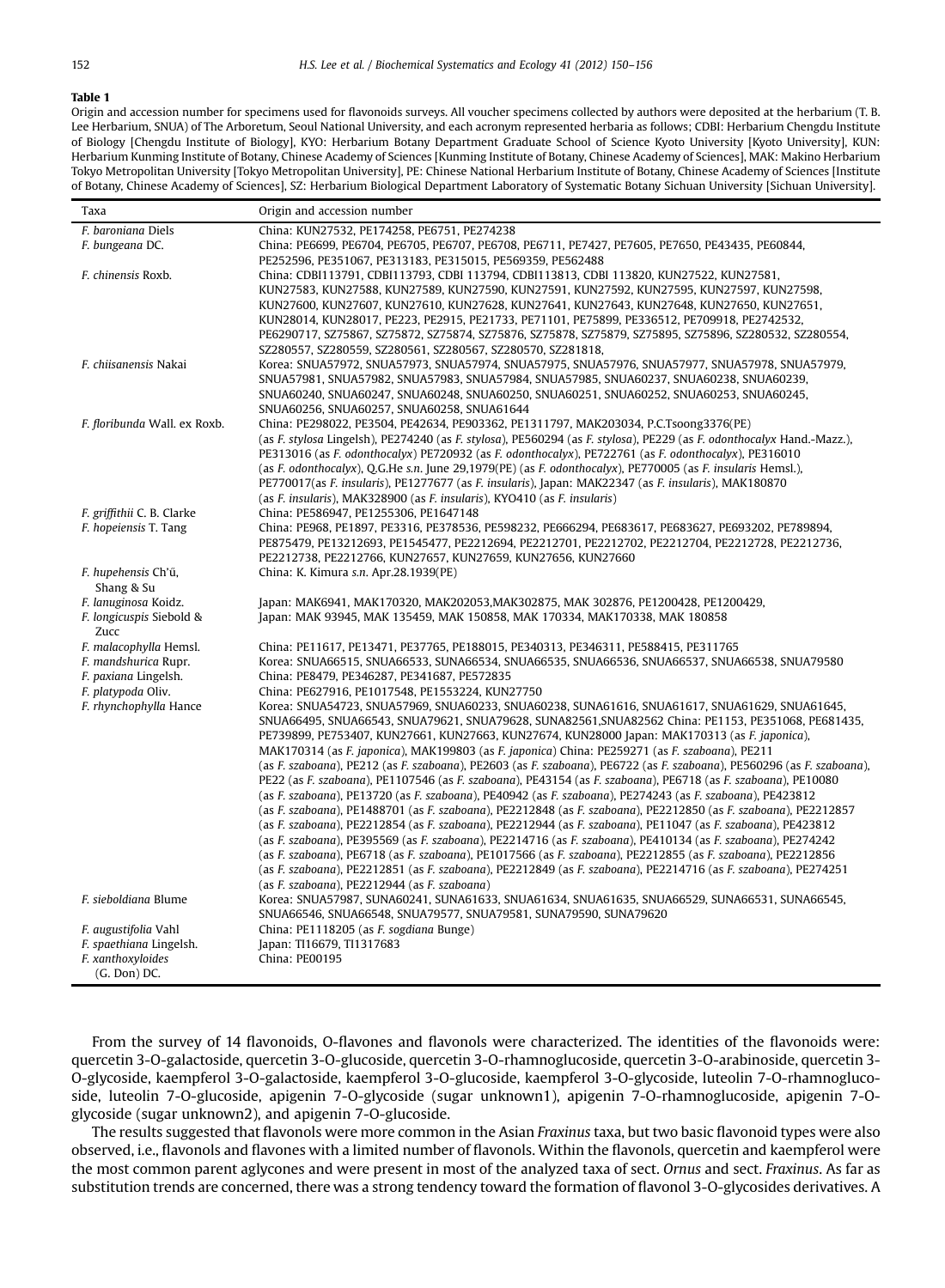#### <span id="page-3-0"></span>Table 2

Flavonoids distribution in Fraxinus taxa considered. Compounds 1–8 Flavonol glycosides: 9–14 flavone glycosides. (x) means compounds detected in less than 50% of surveyed individuals. Flavonoids data about North American taxa of sect. Melioides presented here were adapted from [Chang et al. \(2002\)](#page-6-0).

| Species           | Flavonol group |                |              |                |             |             |                |             | Flavone group |             |              |             |             |    |
|-------------------|----------------|----------------|--------------|----------------|-------------|-------------|----------------|-------------|---------------|-------------|--------------|-------------|-------------|----|
|                   |                | Quercetin      |              |                |             | Kaempferol  |                |             | Luteolin      |             | Apigenin     |             |             |    |
|                   | $\mathbf{1}$   | $\overline{a}$ | 3            | $\overline{4}$ | 5           | 6           | $\overline{7}$ | 8           | 9             | 10          | 11           | 12          | 13          | 14 |
| Sect. Ornus       |                |                |              |                |             |             |                |             |               |             |              |             |             |    |
| F. sieboldiana    | $\mathbf x$    |                | $\mathbf x$  | (x)            |             |             | $\mathbf x$    | (x)         |               |             |              |             |             |    |
| F. lanuginosa     | $\mathbf x$    |                | $\mathbf{x}$ |                | $\mathbf x$ | $\mathbf x$ |                |             |               | $\mathbf x$ |              | $\mathbf x$ |             | X  |
| F. floribunda     | X              |                |              | $\mathbf{x}$   |             |             | X              |             |               |             |              |             |             |    |
| F. rhynchophylla  | X              |                | $\mathbf x$  | $\mathbf x$    |             |             | X              |             |               |             |              |             |             |    |
| F. baroniana      | X              |                |              | $\mathbf x$    |             |             | $\mathbf x$    |             |               |             |              |             |             |    |
| F. chinensis      | X              |                | $\mathbf{x}$ |                |             |             | X              |             |               |             |              |             |             |    |
| F. longicuspis    | X              |                | $\mathbf x$  |                |             |             | X              |             |               |             |              |             |             |    |
| F. bungeana       | $\mathbf x$    |                | (x)          |                |             |             | $\mathbf x$    |             |               |             |              |             |             |    |
| F. hopeiensis     |                |                | $\mathbf{x}$ | $\mathbf{x}$   |             |             |                |             |               | $\mathbf x$ | $\mathbf x$  | $\mathbf x$ |             |    |
| F. griffithi      | X              |                | $\mathbf x$  |                |             |             | (x)            |             |               |             |              |             |             |    |
| F. paxiana        | X              |                | $\mathbf x$  |                |             |             | $\mathbf x$    |             |               |             |              |             |             |    |
| F. malacophylla   | $\mathbf x$    |                | $\mathbf x$  |                |             |             | $\mathbf{x}$   |             |               |             |              |             |             |    |
| F. szaboana       |                | $\mathbf{x}$   | $\mathbf{x}$ |                | $\mathbf x$ | $\mathbf x$ |                |             |               |             |              |             |             |    |
| Sect. Sciadanthus |                |                |              |                |             |             |                |             |               |             |              |             |             |    |
| F. hupehensis     |                |                | $\mathbf x$  |                |             |             |                | $\mathbf x$ |               |             |              |             |             |    |
| F. xanthoxyloides |                | $\mathbf x$    | $\mathbf x$  |                | $\mathbf x$ | $\mathbf x$ |                |             |               |             |              |             |             |    |
| Sect. Fraxinus    |                |                |              |                |             |             |                |             |               |             |              |             |             |    |
| F. mandshurica    |                | $\mathbf x$    | $\mathbf x$  |                | $\mathbf x$ | $\mathbf x$ |                |             |               |             |              |             |             |    |
| F. spaethiana     |                | $\mathbf x$    | $\mathbf x$  |                | $\mathbf x$ | $\mathbf x$ |                | $\mathbf x$ |               |             |              |             |             |    |
| F. platypoda      |                | $\mathbf x$    |              |                | $\mathbf x$ | $\mathbf x$ |                |             |               |             |              |             |             |    |
| F. augustifolia   |                | $\mathbf x$    | $\mathbf x$  |                |             | x           |                |             |               |             |              |             |             |    |
| Sect. Melioides   |                |                |              |                |             |             |                |             |               |             |              |             |             |    |
| F. velutina       |                | x              | X            |                |             | X           |                |             |               |             |              |             |             |    |
| F. profunda       |                | $\mathbf x$    | $\mathbf{x}$ |                |             |             |                |             | $\mathbf x$   | $\mathbf x$ | $\mathbf x$  | $\mathbf x$ |             | x  |
| F. papillosa      |                |                | $\mathbf{x}$ |                |             | $\mathbf x$ |                |             | $\mathbf{x}$  | X           |              |             | X           | X  |
| F. americana      |                |                | $\mathbf x$  |                |             | $\mathbf x$ |                |             | X             | x           | $\mathbf x$  | x           |             | x  |
| F. caroliniana    |                | X              | $\mathbf x$  |                |             |             |                |             | X             | x           | X            | X           |             | X  |
| F. pennsylvanica  |                | $\mathbf x$    | $\mathbf x$  |                |             | $\mathbf x$ |                |             | $\mathbf x$   | x           | $\mathbf{x}$ | $\mathbf x$ |             | x  |
| F. chiisanensis   |                |                |              |                | $\mathbf x$ |             |                |             | $\mathbf x$   | x           | $\mathbf x$  | x           | $\mathbf x$ | x  |

1, quercetin 3-O-galactoside; 2, quercetin 3-O-glucoside; 3, quercetin 3-O-rhamnoglucoside; 4, quercetin 3-O-glycoside; 5, quercetin 3-O-arabinoside; 6, kaempferol 3-O-galactoside; 7, kaempferol 3-O-glucoside; 8, kaempferol 3-O-glycoside; 9, luteolin 7-O-rhamnoglucoside; 10, luteolin 7-O-glucoside; 11, apigenin 7-O-glycoside(sugar unknown); 12, apigenin 7-O-rhamnoglucoside; 13, apigenin 7-O-glycoside(sugar unknown); 14, apigenin 7-O-glucoside.

large survey of the genus showed uniform flavonols, while species delimitation within sect. Ornus in eastern Asia was limited. Alternatively, flavones, primarily luteolin 7-O-glucoside and apigenin 7-O-rhamnoglucoside, were detected in both Fraxinus lanuginosa in Japan and Fraxinus hopeiensis in China, belonging to sect. Ornus.

Some taxa of Fraxinus in eastern Asia, however, could be further divided into two groups based on the different combinations of quercetin and kaempferol 3-O-glycoside(s) compounds: Fraxinus griffithii C. B. Clarke, Fraxinus floribunda Wall. ex Roxb. including Fraxinus insularis Hemsl., Fraxinus odontocalyx Hand.-Mazz., and Fraxinus stylosa Lingelsh., Fraxinus paxiana Lingelsh., Fraxinus baroniana Diels, F. rhynchophylla, and F. chinensis belonged to sect. Ornus, while F. mandschurica, Fraxinus platypoda Oliv., Fraxinus augustifolia Vahl (as Fraxinus sogdiana Bunge) and Fraxinus xanthoxyloides (G. Don) DC. were included in sects. Fraxinus and Sciadanthus.

# 4. Discussion

There was a remarkable overall similarity in the flavonoid profiles within the sections. Because of the extreme monotony of the flavonoid content, far less information was obtained than was hoped. Most species could not be discriminated by this approach. However, this study found that Fraxinus in eastern Asia could be differentiated by the distribution of the two biochemically different groups of flavonoids, mainly flavonols and flavones with a few flavonols. The former group was characterized by higher quercetin and kaempferol 3-O-glycosides diversity, while the derived group of F. lanuginosa and F. hopeiensis including F. chiisanensis was generally characterized by many flavones and reduced flavonol profiles.

### 4.1. Sects. Fraxinus and Sciadanthus

Within the flavonols group, two sections, Fraxinus and Sciadanthus, were distinct from sect. Ornus in the possession of quercetin 3-O-glycoside(s) and kaempferol 3-O-glycoside(s). This taxonomic division within genus Fraxinus was well supported not only by these flavonoid results, but also by ITS sequences [\(Jeandroz et al., 1997; Wallander, 2008\)](#page-6-0).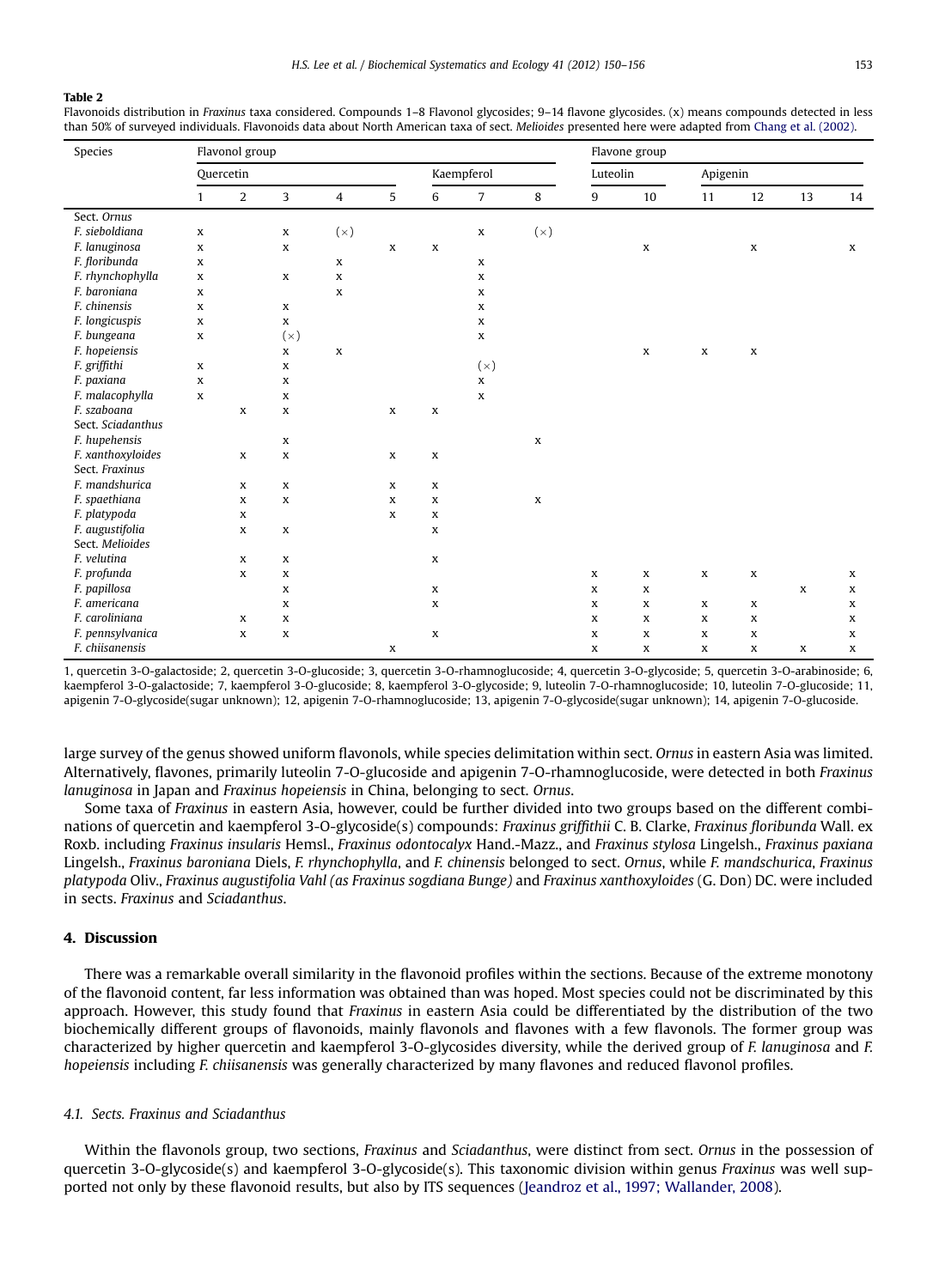Due to the paraphyletic relationship of F. chiisanensis with taxa of sect. Fraxinus and polygamous type flowers, [Wallander](#page-6-0) [\(2008\)](#page-6-0) classified F. chiisanensis as incertae sedis. A survey of the foliar flavonoids showed, however, that flavones with flavonols were also detected in four North American ash taxa of sect. Melioides [\(Min et al., 2001; Chang et al., 2002\)](#page-6-0) containing flavones, and that they were chemically more closely related to *F. chiisanensis*.

With respect to flavonoid evolution ([Harborne, 1977; Gornall and Bohm, 1978; Giannasi, 1978, 1988\)](#page-6-0), sects. Ornus, Fraxinus, and Sciadanthus were considered to be a primitive group due to the absence of flavones. Evolutionary advancement probably accompanied a loss of some flavonols and a gain of O-flavone syntheses, resulting in sect. Melioides. The previous ITS trees proposed by [Wallander \(2008\)](#page-6-0) and [Jeandroz et al. \(1997\)](#page-6-0), however, indicated sect. Melioides appeared paraphyletic with the other three sections and did not support the evolutionary advancement of sect. Melioides. These flavonoid evolutionary trends simply reflected sectional parallelisms in flavonoid evolution within the genus.

## 4.2. Sect. Ornus

Sect. Ornus is composed of two subsections: Ornus (=Euornus) and Ornaster sunsu [Lingelsheim \(1920\).](#page-6-0) Subsect. Ornus comprises hermaphroditic or androdioecious flowers with four free petals, while subsect. Ornaster is characterized by androdioecious or dioecious apetalous flowers. This taxonomic treatment was not supported by [Wallander](#page-6-0)'s (2008) study due to the paraphyletic relationship between the two subsections. Morphologically, F. hopeiensis has petals like those of Fraxinus sieboldiana and F. lanuginosa (=subsect. Ornus) and is clearly different from subsect. Ornaster sensu Lingelsheim. Flavonoid profiles of F. sieboldiana and other taxa of sect. Ornus showed only the presence of flavonols, while F. lanuginosa possessed a profile nearly identical to that of F. hopeiensis. Flavonoid analyses indicated that the group may be characterized according to the presence of petals with flavones, although F. sieboldiana had only flavonols. [Nakaike \(1972\)](#page-6-0) indicated that F. lanuginosa is quite widespread, ranging from Hokkaido to Kyushu and eastward through southern Korea. Flavonoid profiles of collections throughout much of the range in southern Korea are quite uniform, consisting of flavonol glycosides. Thus, F. lanuginosa is endemic to Japan and is closely related to F. sieboldiana in China, Korea, and Japan but differs in its pubescent bud scale.

The evolutionary gain of O-flavone appears to be a significant advancement [\(Harborne, 1977](#page-6-0)); however, the sporadic occurrence of O-flavone in some species within the genus may seemingly be the result of chemical advancement. It is suggested that parallel and/or radiate modes of chemical evolution should be applied within this genus.

## 4.3. An overlooked species

F. hopeiensis bears a striking but superficial resemblance to F. rhynchophylla as herbarium material. [Tang \(1931\)](#page-6-0) originally characterized F. hopeiensis from Hebei as resembling forms of either F. longicuspis in Japan or F. rhynchophylla in China but emphasized distinguishing characters such as leaflet shapes, serration patterns, and petalous flowers (Fig. 1). On the other hand, [Chang et al. \(1992\)](#page-5-0) differed from [Tang \(1931\)](#page-6-0) by reducing F. hopeiensis to a synonym of F. rhynchophylla in the Chinese version of Flora of China because he believed that petals in F. hopeiensis were an abnormal type of the apetalous flowers in F. rhynchophylla. The current flavonoid survey of F. hopeiensis was quite distinct in comparison to that of sect. Ornus due to the presence of flavones. According to earlier investigations on flavonoids of Oleaceae by [Harborne and Green \(1980\)](#page-6-0), samples from flavones in *F. rhynchophylla* suggest that the group should be classified as *F. hopeiensis*.

F. hopeiensis in Hebei exhibites morphological similarity compared with the related taxa, F. bungeana A. de Candolle in Northern China and F. floribunda Wallich in Southern China. F. bungeana is superficially similar to the form of F. hopeiensis since it has a similar flowering season and is also found in Hebei, as well as other northern provinces of China. However, our observation revealed evident differences between F. bungeana and F. hopeiensis with respect to habit (shrub vs. tree), leaflet size (2–5  $\times$  1.5–3 cm vs. 6–9  $\times$  4–6 cm), petiolule length (2–15 mm vs. 10–15 mm), leaflet blade (sharply serrate vs. crenate



Fig. 1. Floral structures of F. hopeiensis (A: bisexual flower B: male flower).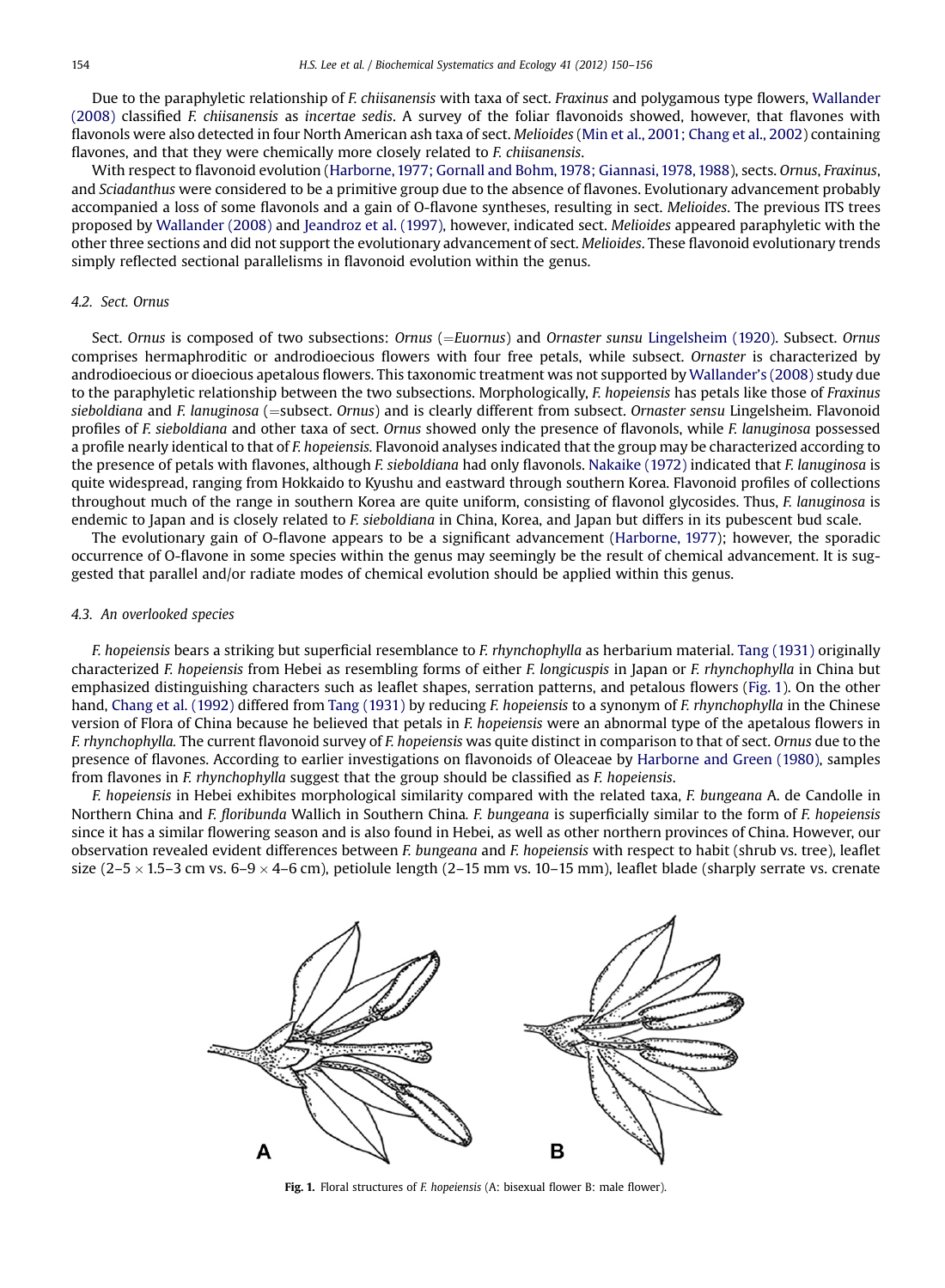<span id="page-5-0"></span>

Fig. 2. Distribution of F. hopeiensis in Hebei of China. Circle marks are marked based on all herbarium specimens (PE) examined.

distantly), and terminal bud shape (conical vs. ovoid). This study also shows that F. floribunda differs from F. hopeiensis due to a generally greater leaflet number [(5)7–9], a densely tomentose terminal bud, and an early flowering season (Feb.–April). F. floribunda, which has never been found in Hebei, is known to be restricted to southern parts of China, such as Guangdong, Guangxi, Guizhou, Xizang, Yunnan, and Zhejiang.

Our flavonoid survey agrees with Tang's concept concerning the status of this taxon and it is thus treated as a distinct species. Indeed, the presence of petals and the late flowering season (late May) of F. hopeiensis easily distinguished it from those of F. rhynchophylla. The presence of petals in F. hopeiensis is distantly related to either Japanese endemic F. lanuginosa or F. sieboldiana in Korea and Japan, but the current flavonoid survey provides some evidence to link F. hopeiensis to F. lanuginosa rather than to F. sieboldiana.

Fraxinus hopeiensis T. Tang, Bull. Fan Mem. Inst. Biol. 2: 101, 1931.

TYPE: China Prov. Hebei, Mt. Miao-feng-shan, near Peiping (=Beijing). H. Chow no. 40239 (holotype, PE!).

DISTRIBUTION: endemic to Hebei of Northern China (Fig. 2); distributed very locally in deciduous forests at altitudes of 700–800 m.

In the Chinese version of Flora of China, Chang et al. (1992) designated F. szaboana, F. chinensis, and F. rhynchophylla as species, while [Chang et al. \(1996\),](#page-6-0) in the English edition of Flora of China, reduced F. rhynchophylla to a subspecies of F. chinensis and F. szaboana to a synonym of F. chinensis subsp. chinensis. The species delimitation of F. szaboana from Northeast China was difficult because of the overall high degree of morphological similarity with F. rhynchophylla and/or F. chinensis. Our chemical analysis of F. szaboana showed a relationship to F. mandshurica, as opposed to F. chinensis or F. rhynchophylla. While the specimens differ from F. rhynchophylla in terms of flavonoids, the leaf blades and terminal bud pubescence are more or less similar to those of F. rhynchophylla. It seems premature to classify it formally based on this study.

Due to a very short flowering season of ash taxa, the floral morphology of Fraxinus is often a difficult character to detect. Although [Wallander \(2008\)](#page-6-0) helped to clarify the patterns in the evolutionary history of the reproductive traits in the entire genus, this current study pointed out the critical nature of ash flowers in identification and species delimitation. Often, specimens lacking flowers are very common in herbaria and are virtually difficult to identify species unless one is very familiar with the taxa involved and has a first-hand appreciation of the variation within a particular taxon. Therefore, on the basis of herbarium specimens alone, it was not possible to conclusively demonstrate whether cryptic species were actually present.

In conclusion, the dichotomy on a smaller scale was observed in Fraxinus, where this chemical approach was useful for the determination of natural groupings of the overlooked species F. hopeiensis in China, F. lanuginosa in Japan, and F. chiisanensis in Korea.

## Acknowledgment

Thanks for the loan of specimens go to the curators of the herbaria cited in [Table 1.](#page-2-0) Appreciation is also expressed to Dr. Hui Kim for his help on the field.

## References

Chang, C.S., Giannasi, D.E., 1991. Foliar flavonoids of Acer sect. Palmata series Palmata. Syst. Bot. 16, 225–241. Chang, Mei-Chen, Miao, Bo-Mao, Lu, Rui-Ling, Qiu, Lian-Qing, 1992. Oleaceae. In: Chang, M.-C., Qiu, L.-Q. (Eds.), Fl. Reipubl. Popularis Sin, 61, pp. 1–222.